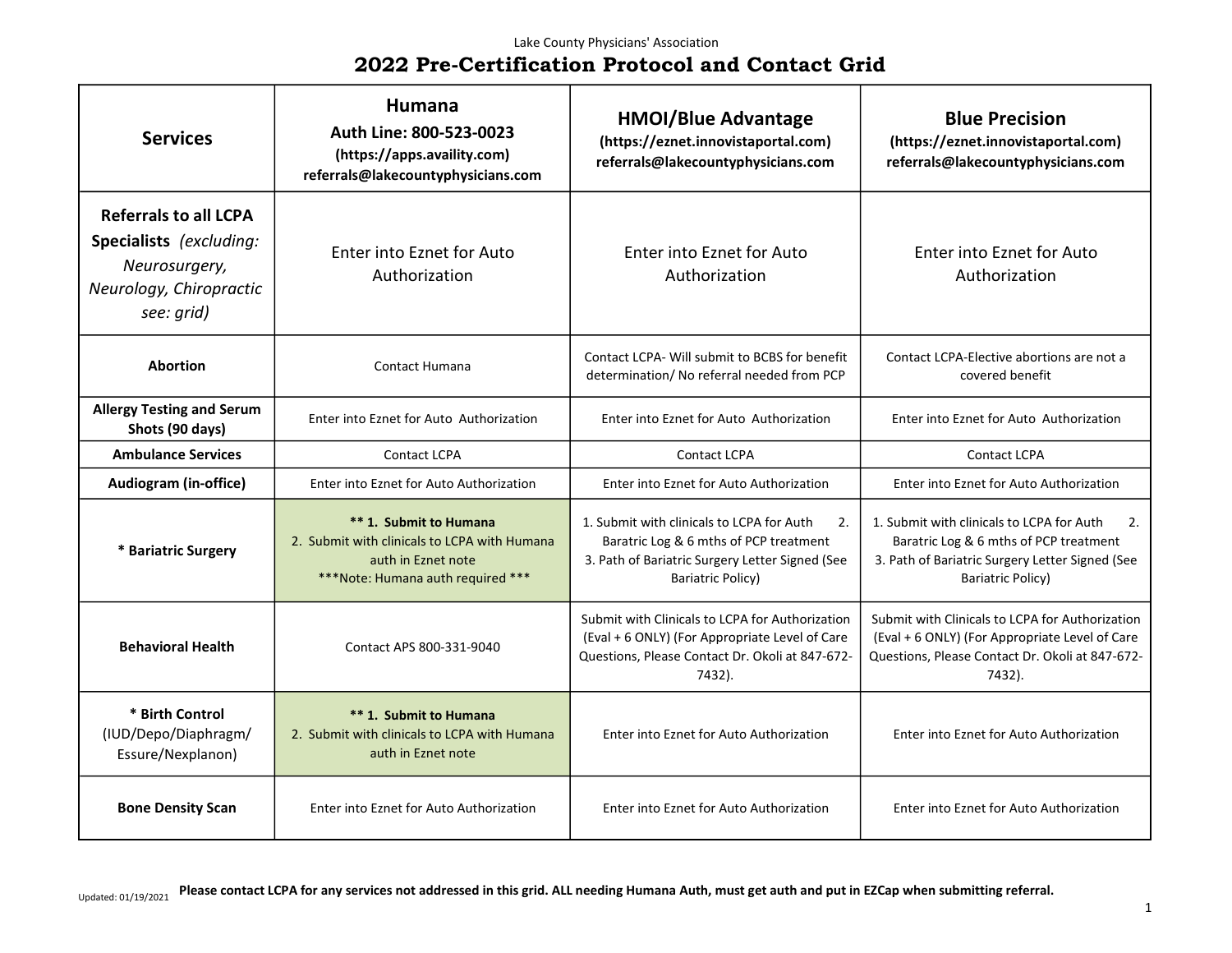### Lake County Physicians' Association

# 2022 Pre-Certification Protocol and Contact Grid

| <b>Services</b>                                                       | Humana<br>Auth Line: 800-523-0023<br>(https://apps.availity.com)<br>referrals@lakecountyphysicians.com | <b>HMOI/Blue Advantage</b><br>(https://eznet.innovistaportal.com)<br>referrals@lakecountyphysicians.com | <b>Blue Precision</b><br>(https://eznet.innovistaportal.com)<br>referrals@lakecountyphysicians.com          |
|-----------------------------------------------------------------------|--------------------------------------------------------------------------------------------------------|---------------------------------------------------------------------------------------------------------|-------------------------------------------------------------------------------------------------------------|
| * Breast Pump                                                         | ** 1. Submit to Humana<br>2. Submit with clinicals to LCPA with Humana<br>auth in Eznet note           | Submit with clinicals to LCPA for Auth                                                                  | Submit with clinicals to LCPA for Auth                                                                      |
| <b>Cardiac Rehabilitation</b><br>(9 visits at a time)                 | Submit with clinicals to LCPA for Auth                                                                 | Submit with clinicals to LCPA for Auth                                                                  | Submit with clinicals to LCPA for Auth                                                                      |
| * Cardiac Surgical Services<br>(i.e. Cath, Angioplasty,<br>CABG, TEE) | ** 1. Submit to Humana<br>2. Submit with clinicals to LCPA with Humana<br>auth in Eznet note           | Submit with clinicals to LCPA for Auth                                                                  | Submit with clinicals to LCPA for Auth                                                                      |
| <b>Chiropractic Treatment</b>                                         | Submit to LCPA with documentation, after<br>conservative measures have failed<br>chiro policy)         | Submit to LCPA with documentation, after<br>(see) conservative measures have failed<br>chiro policy)    | Submit to LCPA with documentation, after<br>(see conservative measures have failed<br>(see<br>chiro policy) |
| * Colonoscopy (at NSEC)                                               | ** 1. Submit to Humana<br>2. Submit with clinicals to LCPA with Humana<br>auth in Eznet note           | Enter into Eznet for Auto Authorization                                                                 | Enter into Eznet for Auto Authorization                                                                     |
| * Colonoscopy (at hospital<br>level-Vista)                            | ** 1. Submit to Humana<br>2. Submit with clinicals to LCPA with Humana<br>auth in Eznet note           | Submit with clinicals to LCPA for auth<br>meet medical necessity)                                       | (must Submit with clinicals to LCPA for auth)<br>(must<br>meet medical necessity)                           |
| <b>CT Scan</b>                                                        | Enter into Eznet for Auto Authorization                                                                | Enter into Eznet for Auto Authorization                                                                 | Enter into Eznet for Auto Authorization                                                                     |
| <b>CT Angiogram</b>                                                   | Submit with clinicals to LCPA for Auth                                                                 | Submit with clinicals to LCPA for auth                                                                  | Submit with clinicals to LCPA for auth                                                                      |
| Dermatology<br>(in-<br>office, non cosmetic<br>procedures)            | Enter into Eznet for Auto Authorization                                                                | Enter into Eznet for Auto Authorization                                                                 | Enter into Eznet for Auto Authorization                                                                     |
| <b>Dialysis</b>                                                       | Submit with clinicals to LCPA for Auth                                                                 | Submit with clinicals to LCPA for Auth                                                                  | Submit with clinicals to LCPA for Auth                                                                      |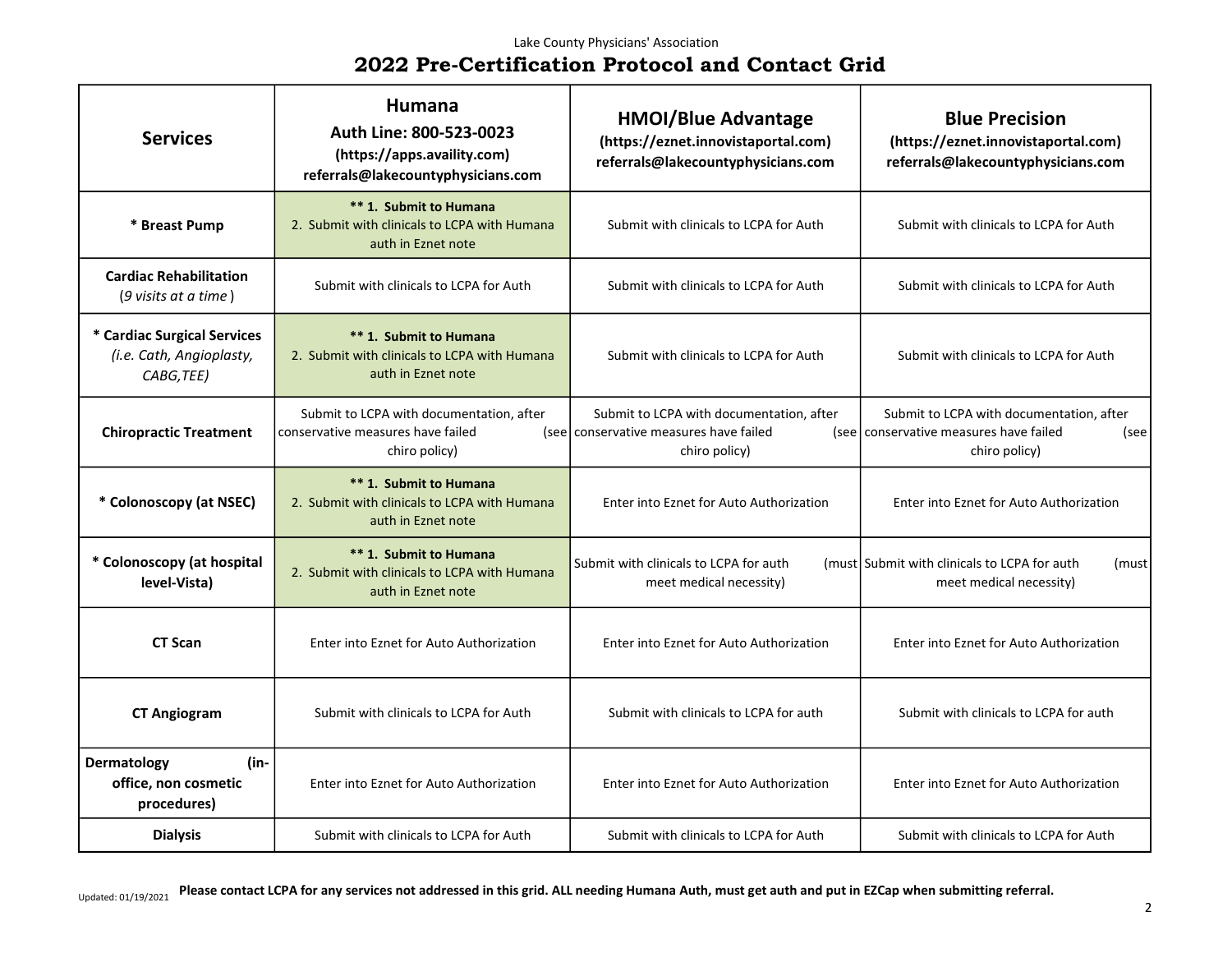| <b>Services</b>                                                         | Humana<br>Auth Line: 800-523-0023<br>(https://apps.availity.com)<br>referrals@lakecountyphysicians.com                                     | <b>HMOI/Blue Advantage</b><br>(https://eznet.innovistaportal.com)<br>referrals@lakecountyphysicians.com                                                                                  | <b>Blue Precision</b><br>(https://eznet.innovistaportal.com)<br>referrals@lakecountyphysicians.com                                                                                    |
|-------------------------------------------------------------------------|--------------------------------------------------------------------------------------------------------------------------------------------|------------------------------------------------------------------------------------------------------------------------------------------------------------------------------------------|---------------------------------------------------------------------------------------------------------------------------------------------------------------------------------------|
| * Durable Medical<br><b>Equipment (DME)</b><br>BiPap, AVap              | ** 1. Submit to Humana<br>2. Submit with clinicals to LCPA with Humana<br>auth in Eznet note<br>***Note: Humana auth required for ALL DME  | Home Medical Express (HME)<br>Fax DME Express form directy to HME<br>(For<br>items not on DME Express please submit referral<br>to LCPA)<br>** for Medicare primary members contact LCPA | Home Medical Express (HME)<br>Fax DME Express form directy to HME<br>(For items not on DME Express please submit<br>referral to LCPA)<br>** for Medicare primary members contact LCPA |
| <b>Dietician Visits</b>                                                 | Enter into Eznet for Auto Authorization                                                                                                    | Enter into Eznet for Auto Authorization                                                                                                                                                  | Enter into Eznet for Auto Authorization                                                                                                                                               |
| * Durable Medical<br><b>Equipment (DME)</b><br><b>Diabetic Supplies</b> | ** 1. Submit to Humana<br>2. Submit with clinicals to LCPA with Humana<br>auth in Eznet note<br>*** Note: Humana auth required for ALL DME | 1. Fax Edgepark DME Diabetic Supplies Sheet<br><b>WITH COVERPAGE</b><br>2. Fax/email Byram DM Equipment form<br>(no LCPA Auth needed for both)                                           | 1. Fax Edgepark DME Diabetic Supplies Sheet<br>WITH COVERPAGE<br>2. Fax/email Byram DM Equipment form<br>(no LCPA Auth needed for both)                                               |
| <b>Doppler Studies</b>                                                  | Enter into Eznet for Auto Authorization                                                                                                    | Enter into Eznet for Auto Authorization                                                                                                                                                  | Enter into Eznet for Auto Authorization                                                                                                                                               |
| <b>EEG</b>                                                              | Enter into Eznet for Auto Authorization                                                                                                    | Enter into Eznet for Auto Authorization                                                                                                                                                  | Enter into Eznet for Auto Authorization                                                                                                                                               |
| * EGD (at NSEC)                                                         | ** 1. Submit to Humana<br>2. Submit to LCPA with Humana Auth in Eznet<br>note                                                              | Enter into Eznet for Auto Authorization                                                                                                                                                  | Enter into Eznet for Auto Authorization                                                                                                                                               |
| * EGD (at Vista Health)                                                 | <b>** 1. Submit to Humana</b><br>2. Submit to LCPA with Humana Auth in Eznet<br>note                                                       | Submit with clinicals to LCPA for auth<br>meet medical necessity)                                                                                                                        | (must Submit with clinicals to LCPA for auth)<br>(must<br>meet medical necessity)                                                                                                     |
| <b>Echo</b>                                                             | Enter into Eznet for Auto Authorization                                                                                                    | Enter into Eznet for Auto Authorization                                                                                                                                                  | Enter into Eznet for Auto Authorization                                                                                                                                               |
| <b>EKG/ECG (at Vista Health)</b>                                        | Enter into Eznet for Auto Authorization                                                                                                    | Enter into Eznet for Auto Authorization                                                                                                                                                  | Enter into Eznet for Auto Authorization                                                                                                                                               |
| <b>EMG's &amp; NCV's</b>                                                | Submit with clinicals to LCPA for Auth                                                                                                     | Submit with clinicals to LCPA for Auth                                                                                                                                                   | Submit with clinicals to LCPA for Auth                                                                                                                                                |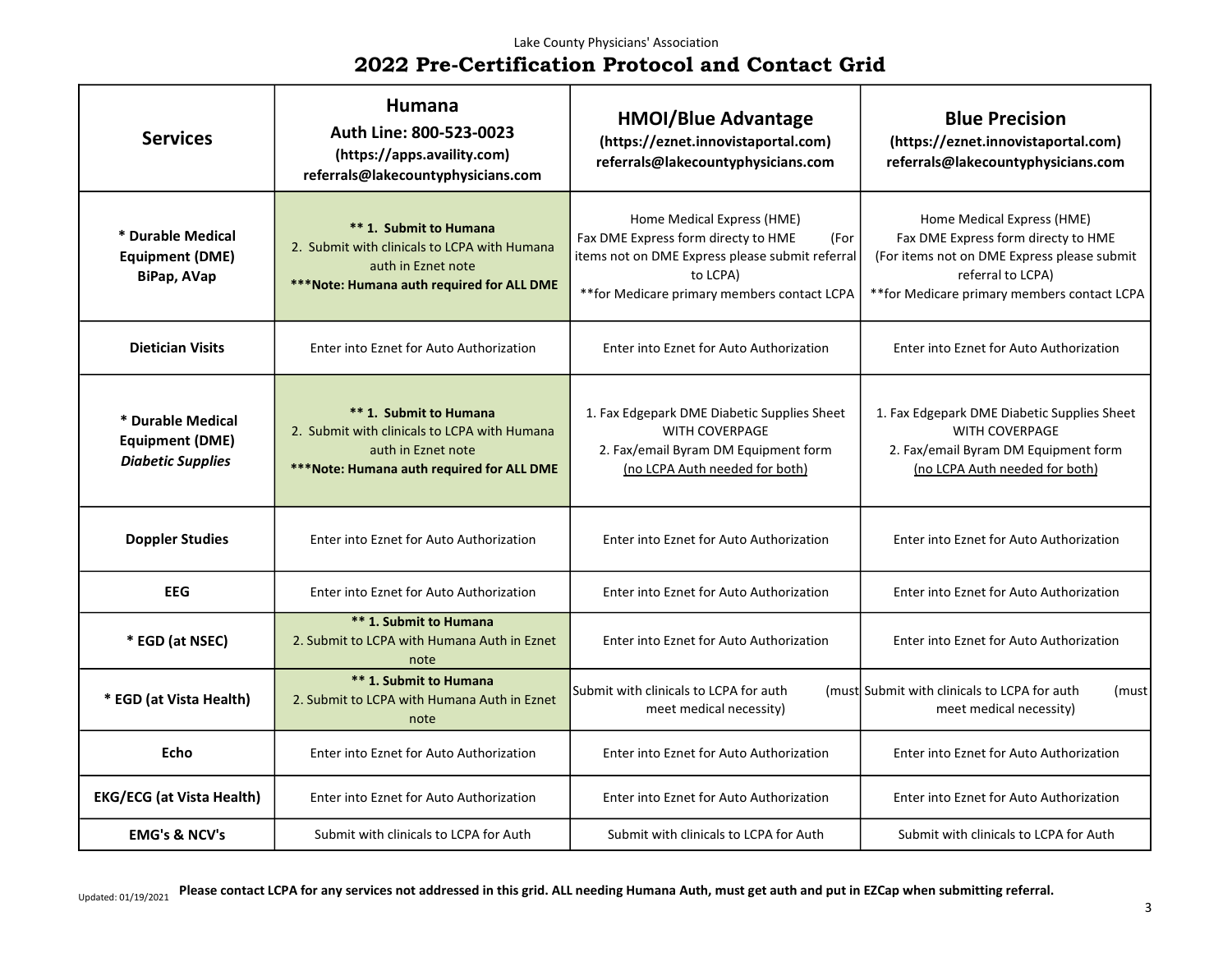| <b>Services</b>                                                                                          | Humana<br>Auth Line: 800-523-0023<br>(https://apps.availity.com)<br>referrals@lakecountyphysicians.com                          | <b>HMOI/Blue Advantage</b><br>(https://eznet.innovistaportal.com)<br>referrals@lakecountyphysicians.com                         | <b>Blue Precision</b><br>(https://eznet.innovistaportal.com)<br>referrals@lakecountyphysicians.com                             |
|----------------------------------------------------------------------------------------------------------|---------------------------------------------------------------------------------------------------------------------------------|---------------------------------------------------------------------------------------------------------------------------------|--------------------------------------------------------------------------------------------------------------------------------|
| <b>ENT procedures (in-office)</b>                                                                        | Enter into Eznet for Auto Authorization                                                                                         | Enter into Eznet for Auto Authorization                                                                                         | Enter into Eznet for Auto Authorization                                                                                        |
| <b>EUS (Endoscopic US)</b>                                                                               | Submit with clinicals to LCPA for Auth                                                                                          | Submit with clinicals to LCPA for auth                                                                                          | Submit with clinicals to LCPA for auth                                                                                         |
| <b>Genetic Testing</b><br>(BRCA 1 and 2, Qnatal<br>Adv., Lynch Testing) But not<br>limited too the above | Submit with clinicals to LCPA for Auth                                                                                          | Submit with clinicals to LCPA for Auth                                                                                          | Submit with clinicals to LCPA for Auth                                                                                         |
| <b>Holter Monitor/EKG event</b><br>monitor                                                               | Enter into Eznet for Auto Authorization                                                                                         | Enter into Eznet for Auto Authorization                                                                                         | Enter into Eznet for Auto Authorization                                                                                        |
| * Home Health Care/<br>Hospice<br>(if referred from PCP)                                                 | ** 1. Submit to Humana<br>2. Submit clinical to LCPA                                                                            | Submit clinical to LCPA                                                                                                         | Submit clinical to LCPA                                                                                                        |
| Home Health Care/<br>Hospice<br>(if part of discharge plan from<br>hospital)                             | NO action required from PCP office                                                                                              | NO action required from PCP office                                                                                              | NO action required from PCP office                                                                                             |
| <b>Infertility Treatment</b>                                                                             | Submit directly to WINFERTILITY<br>Preauth: 1-844-846-0346                                                                      | Submit with clinical to LCPA                                                                                                    | Submit with clinical to LCPA                                                                                                   |
| <b>Infusion Therapy</b><br>(In-Office, Hospital, or<br><b>Infusion Center)</b>                           | Submit with clinicals to LCPA for Auth                                                                                          | Submit with clinicals to LCPA for Auth                                                                                          | Submit with clinicals to LCPA for Auth                                                                                         |
| In-office procedures or<br>Consultation (dermatology,<br>urology, podiatry) but not<br>limited too above | Enter into Eznet for Auto Authorization                                                                                         | Enter into Eznet for Auto Authorization                                                                                         | Enter into Eznet for Auto Authorization                                                                                        |
| <b>Inpatient Rehabilitation</b>                                                                          | No action required from PCP office if part of<br>hospital discharge plan. If referred from PCP<br>submit only clinicals to LCPA | No action required from PCP office if part of<br>hospital discharge plan. If referred from PCP<br>submit only clinicals to LCPA | No action required from PCP office ifpart of<br>hospital discharge plan. If referred from PCP<br>submit only clinicals to LCPA |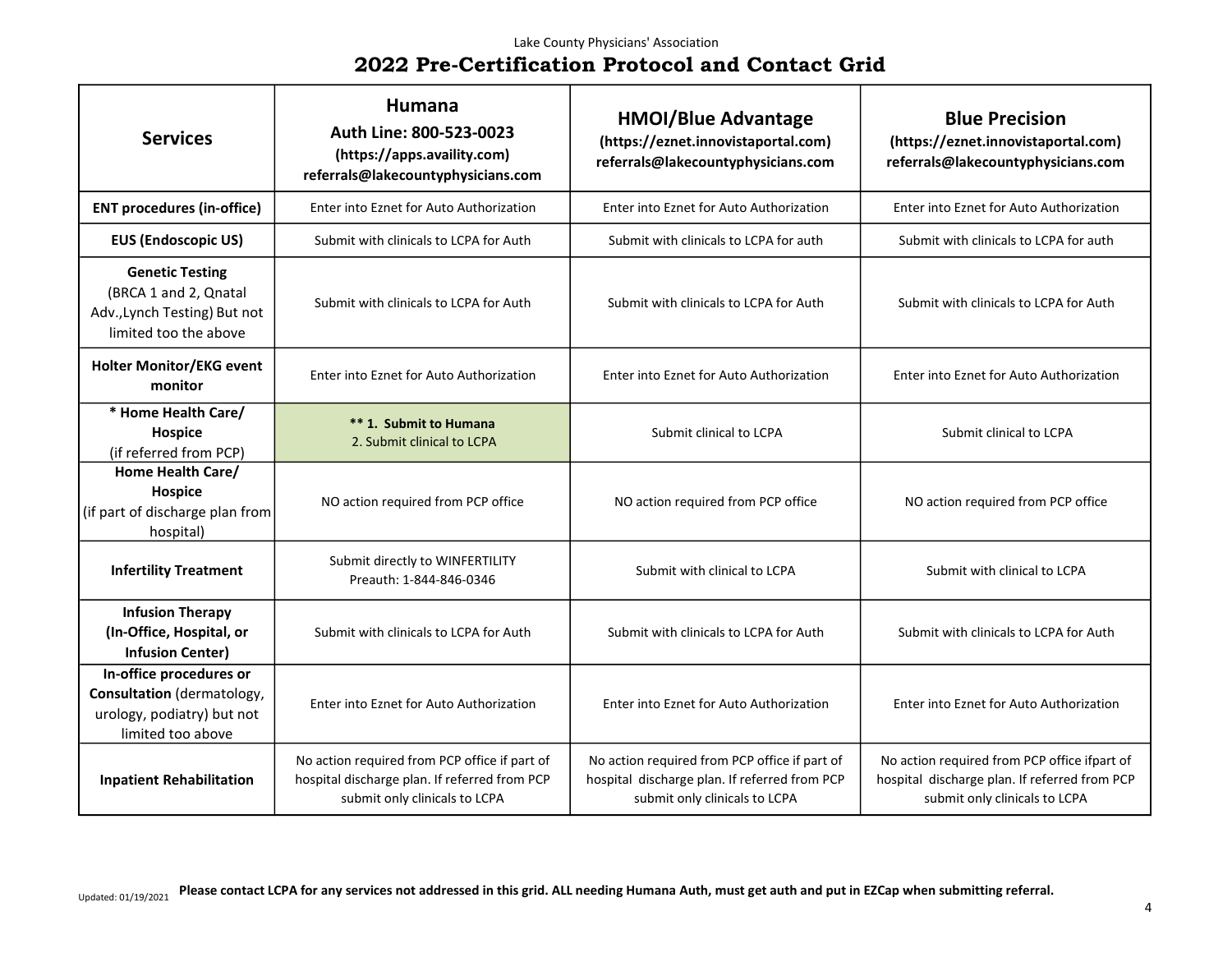| <b>Services</b>                                                                                               | <b>Humana</b><br>Auth Line: 800-523-0023<br>(https://apps.availity.com)<br>referrals@lakecountyphysicians.com  | <b>HMOI/Blue Advantage</b><br>(https://eznet.innovistaportal.com)<br>referrals@lakecountyphysicians.com | <b>Blue Precision</b><br>(https://eznet.innovistaportal.com)<br>referrals@lakecountyphysicians.com     |
|---------------------------------------------------------------------------------------------------------------|----------------------------------------------------------------------------------------------------------------|---------------------------------------------------------------------------------------------------------|--------------------------------------------------------------------------------------------------------|
| * Inpatient/OBS Scheduled<br><b>Surgical Admissions</b><br>(Vista or Tertiary)                                | 1. Submit to Humana<br>2. Submit with clinicals to LCPA with Humana<br>auth in Eznet note                      | Submit with clinicals to LCPA for Auth                                                                  | Submit with clinicals to LCPA for Auth                                                                 |
| Lab Work                                                                                                      | If Quest can't do lab work or it is STAT- Submit<br>to LCPA for Auth                                           | If Quest can't do lab work or it is STAT-<br>Submit to LCPA for Auth                                    | If Quest can't do lab work or it is STAT-<br>Submit to LCPA for Auth                                   |
| * Lap Band Adjustment<br>(if done in facility)<br>In office=Enter into Eznet for<br><b>Auto Authorization</b> | ** 1. Submit to Humana<br>2. Submit with clinicals to LCPA with Humana<br>auth in Eznet note                   | Submit with clinicals to LCPA for Auth                                                                  | Submit with clinicals to LCPA for Auth                                                                 |
| * Lithotripsy                                                                                                 | ** 1. Submit to Humana<br>2. Submit with clinicals to LCPA with Humana<br>auth in Eznet note                   | Submit with clinicals to LCPA for Auth                                                                  | Submit with clinicals to LCPA for Auth                                                                 |
| MRI, MRA                                                                                                      | Submit with clinicals to LCPA for Auth                                                                         | Submit with clinicals to LCPA for Auth                                                                  | Submit with clinicals to LCPA for Auth                                                                 |
| Neurology, Neuropsych &<br><b>Neurosurgery -all services</b>                                                  | Submit with clinicals to LCPA for Auth                                                                         | Submit with clinicals to LCPA for Auth                                                                  | Submit with clinicals to LCPA for Auth                                                                 |
| <b>Non-Participating</b><br>(Out of Network Provider)                                                         | 1. Submit clinicals to LCPA ONLY<br>for review<br>2. If deemed medically necessary,<br>submit to LCPA for auth | 1. Submit clinicals to LCPA for review<br>2. If deemed medically necessary,<br>submit to LCPA for auth  | 1. Submit clinicals to LCPA for review<br>2. If deemed medically necessary,<br>submit to LCPA for auth |
| <b>Nuclear Med Imaging</b>                                                                                    | Enter into Eznet for Auto Authorization                                                                        | Enter into Eznet for Auto Authorization                                                                 | Enter into Eznet for Auto Authorization                                                                |
| <b>Obstetrics (High - Risk)</b>                                                                               | Submit with clincals to LCPA for Auth                                                                          | Submit with clinicals to LCPA for Auth                                                                  | Submit with clinicals to LCPA for Auth                                                                 |
| * Oral Surgery Procedures<br>(Eval = Enter into Eznet for<br><b>Auto Authorization)</b>                       | ** 1. Contact Humana to verify benefits<br>2. Submit with clincials to LCPA for Auth, if in<br>benefit         | Submit with clinicals to LCPA for Auth                                                                  | Submit with clinicals to LCPA for Auth                                                                 |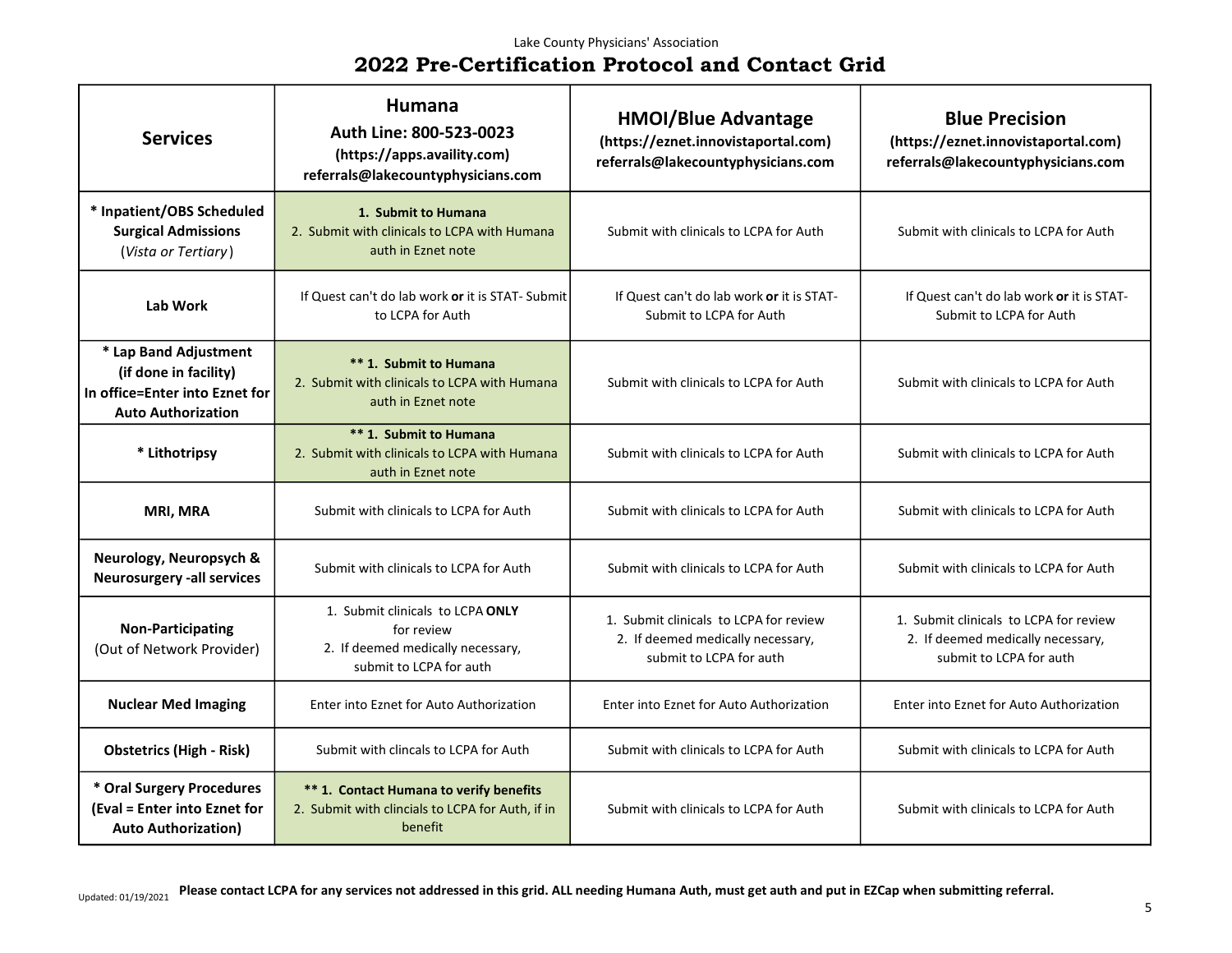#### Lake County Physicians' Association

# 2022 Pre-Certification Protocol and Contact Grid

| <b>Services</b>                                        | Humana<br>Auth Line: 800-523-0023<br>(https://apps.availity.com)<br>referrals@lakecountyphysicians.com                                                                                                                                                                                                                                       | <b>HMOI/Blue Advantage</b><br>(https://eznet.innovistaportal.com)<br>referrals@lakecountyphysicians.com                                                                                                                                                                                        | <b>Blue Precision</b><br>(https://eznet.innovistaportal.com)<br>referrals@lakecountyphysicians.com                                                                                                                                                                                                    |
|--------------------------------------------------------|----------------------------------------------------------------------------------------------------------------------------------------------------------------------------------------------------------------------------------------------------------------------------------------------------------------------------------------------|------------------------------------------------------------------------------------------------------------------------------------------------------------------------------------------------------------------------------------------------------------------------------------------------|-------------------------------------------------------------------------------------------------------------------------------------------------------------------------------------------------------------------------------------------------------------------------------------------------------|
| * Outpatient Radiation /<br>Chemotherapy               | ** 1. Submit to Humana<br>2. Submit with clinicals to LCPA with Humana<br>auth in Eznet note                                                                                                                                                                                                                                                 | Submit with clinicals to LCPA for Auth                                                                                                                                                                                                                                                         | Submit with clinicals to LCPA for Auth                                                                                                                                                                                                                                                                |
| * Outpatient Surgery<br>(Vista or Tertiary)            | ** 1. Submit to Humana<br>2. Submit with clinicals to LCPA with Humana<br>auth in Eznet note                                                                                                                                                                                                                                                 | Submit with clinicals to LCPA for Auth                                                                                                                                                                                                                                                         | Submit with clinicals to LCPA for Auth                                                                                                                                                                                                                                                                |
| * Outpatient Therapies -<br>ADULTS (PT, ST, OT)        | ** 1. Submit to Humana<br>2. Submit with clinicals to LCPA with Humana<br>auth in Eznet note                                                                                                                                                                                                                                                 | Submit with clinicals to LCPA for Auth                                                                                                                                                                                                                                                         | Submit with clinicals to LCPA for Auth                                                                                                                                                                                                                                                                |
| * Outpatient Therapies -<br>PEDS (PT, ST, OT)          | ** 1. Submit to Humana<br>2. Submit with clinicals to LCPA with Humana<br>auth in Eznet note                                                                                                                                                                                                                                                 | Submit with clinicals to LCPA for Auth                                                                                                                                                                                                                                                         | Submit with clinicals to LCPA for Auth                                                                                                                                                                                                                                                                |
| * Pain Management                                      | Evaluation / In-Office Procedures: Submit to<br>LCPA w/clinical<br>Outpt Procedures (in facility): Submit to Humana<br>THEN submit to LCPA with Humana auth in EZnet note.<br>** Outpt Procedures in a facility will only be<br>authorized if medically necessary, and will be<br>reviewed by a physician advisor.                           | Office Visits and In-Office Procedures: Submit<br>w/clinical to LCPA for auth<br>Outpt Procedures (in facility): Submit w/clinical<br>to LCPA for auth<br>** Outpt Procedures in a facility will only be<br>authorized if medically necessary, and will be<br>reviewed by a physician advisor. | Office Visits and In-Office Procedures: Submit<br>w/clinical to LCPA for auth<br>Outpt Procedures (in facility): Submit w/clinical<br>to LCPA for auth<br>** Outpt Procedures in a facility will only be<br>authorized if <i>medically</i> necessary, and will be<br>reviewed by a physician advisor. |
| <b>Pediatric Cardiology</b>                            | Please refer to LCPA Preferred Proider:<br>1. Have member get procedure needed for<br>Consult at Vista.<br>2. submit with clinicals for auth.<br>3. If determined needed high level care, will send   3. If determined needed high level care, will send   3. If determined needed high level care, will send<br>to Laurie - submit for auth | Please refer to LCPA Preferred Proider:<br>1. Have member get procedure needed for<br>Consult at Vista.<br>2. submit with clinicals for auth.<br>to Laurie - submit for auth                                                                                                                   | Please refer to LCPA Preferred Proider:<br>1. Have member get procedure needed for<br>Consult at Vista.<br>2. submit with clinicals for auth.<br>to Laurie - submit for auth                                                                                                                          |
| <b>PET Scan</b>                                        | Submit with clinicals to LCPA for Auth                                                                                                                                                                                                                                                                                                       | Submit with clinicals to LCPA for auth                                                                                                                                                                                                                                                         | Submit with clinicals to LCPA for auth                                                                                                                                                                                                                                                                |
| <b>Plastic Surgery Office Visits</b><br>and Procedures | Submit with clinicals to LCPA for Auth                                                                                                                                                                                                                                                                                                       | Submit with clinicals to LCPA for Auth                                                                                                                                                                                                                                                         | Submit with clinicals to LCPA for Auth                                                                                                                                                                                                                                                                |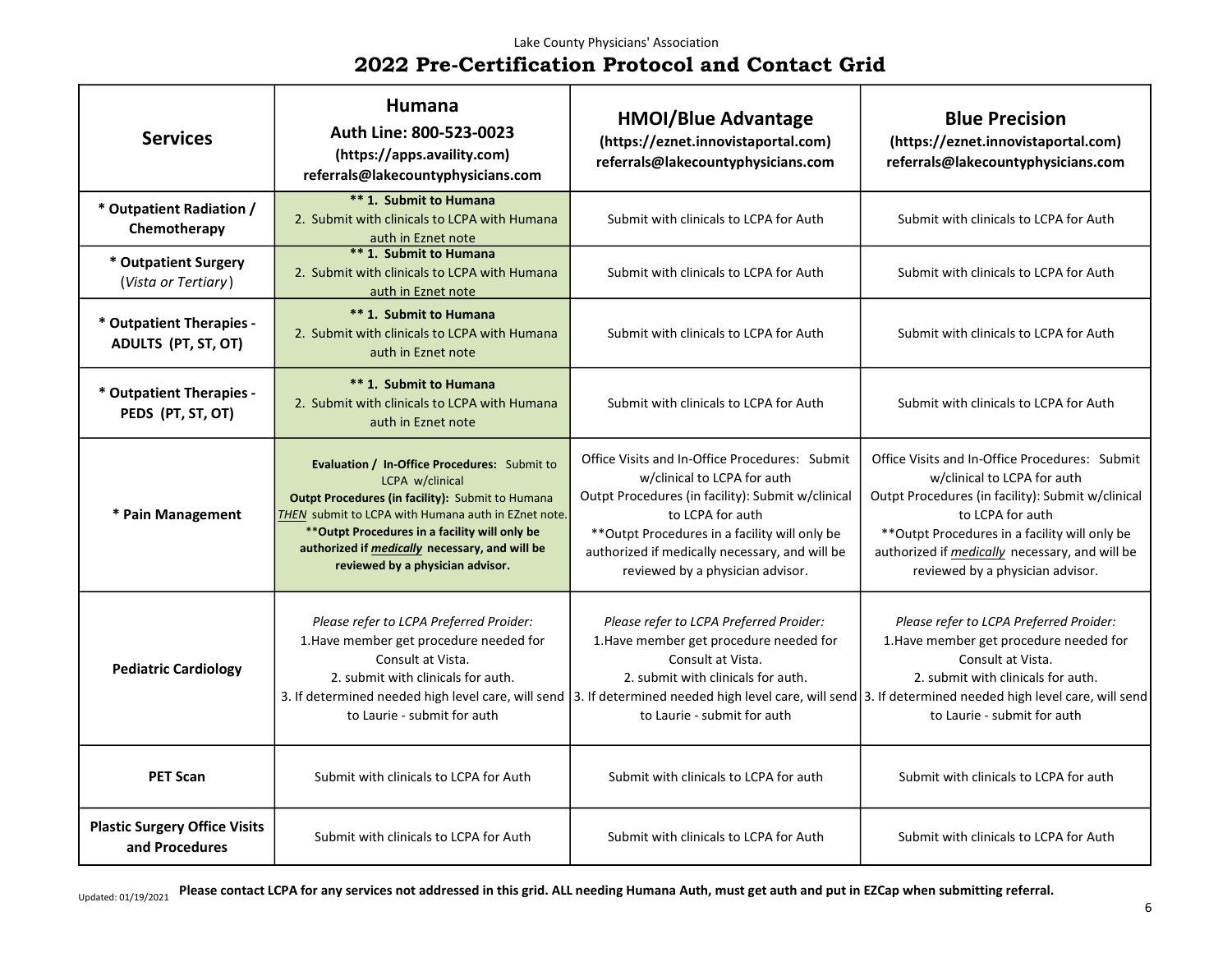### Lake County Physicians' Association

# 2022 Pre-Certification Protocol and Contact Grid

| <b>Services</b>                                                                 | <b>Humana</b><br>Auth Line: 800-523-0023<br>(https://apps.availity.com)<br>referrals@lakecountyphysicians.com | <b>HMOI/Blue Advantage</b><br>(https://eznet.innovistaportal.com)<br>referrals@lakecountyphysicians.com                                        | <b>Blue Precision</b><br>(https://eznet.innovistaportal.com)<br>referrals@lakecountyphysicians.com                                             |
|---------------------------------------------------------------------------------|---------------------------------------------------------------------------------------------------------------|------------------------------------------------------------------------------------------------------------------------------------------------|------------------------------------------------------------------------------------------------------------------------------------------------|
| Podiatry<br>(in office procedures- no<br>xrays or orthotics allowed)            | Enter into Eznet for Auto Authorization                                                                       | Enter into Eznet for Auto Authorization                                                                                                        | Enter into Eznet for Auto Authorization                                                                                                        |
| * Prosthetics and Orthotics<br>(Hanger)                                         | ** 1. Submit to Humana<br>2. Submit with clinicals to LCPA with Humana<br>auth in Eznet note                  | Submit with clinicals to LCPA for Auth                                                                                                         | Submit with clinicals to LCPA for Auth                                                                                                         |
| <b>Semen Analysis</b>                                                           | Submit with clinicals to LCPA for Auth                                                                        | Submit with clinicals to LCPA for Auth                                                                                                         | Submit with clinicals to LCPA for Auth                                                                                                         |
| <b>Skilled Nursing Facility</b><br>(if part of discharge plan<br>from hospital) | No action required from PCP office                                                                            | No action required from PCP office                                                                                                             | No action required from PCP office                                                                                                             |
| * Skilled Nursing Facility<br>(if referred from PCP)                            | ** 1. Submit to Humana<br>2. Submit with clinicals to LCPA with Humana<br>auth in Eznet note                  | Submit only clinicals to LCPA                                                                                                                  | Submit only clinicals to LCPA                                                                                                                  |
| <b>Sleep Study</b>                                                              | Submit with clinicals to LCPA for Auth                                                                        | Submit with clinicals to LCPA for auth                                                                                                         | Submit with clinicals to LCPA for auth                                                                                                         |
| <b>Sterilization</b>                                                            | <b>Contact Humana</b>                                                                                         | Contact LCPA- Will submit to BCBS for benefit<br>determination                                                                                 | Contact LCPA- Will submit to BCBS for benefit<br>determination                                                                                 |
| <b>Stress Test</b><br>(at<br><b>Vista Health)</b>                               | Enter into Eznet for Auto Authorization                                                                       | Enter into Eznet for Auto Authorization                                                                                                        | Enter into Eznet for Auto Authorization                                                                                                        |
| <b>Substance Use Disorder</b>                                                   | Contact Humana at 800-777-6330                                                                                | Enter into Eznet for Authorization for start of<br>care (For Appropriate Level of Care Questions,<br>Please Contact Dr. Okoli at 847-672-7432) | Enter into Eznet for Authorization for start of<br>care (For Appropriate Level of Care Questions,<br>Please Contact Dr. Okoli at 847-672-7432) |
| <b>Tertiary (higher level of care)</b><br><b>Services</b>                       | Submit with clinicals to LCPA for Auth                                                                        | Submit with clinicals to LCPA for auth                                                                                                         | Submit with clinicals to LCPA for auth                                                                                                         |
| <b>Transplant Services</b>                                                      | <b>Contact Humana</b>                                                                                         | <b>Contact LCPA</b>                                                                                                                            | <b>Contact LCPA</b>                                                                                                                            |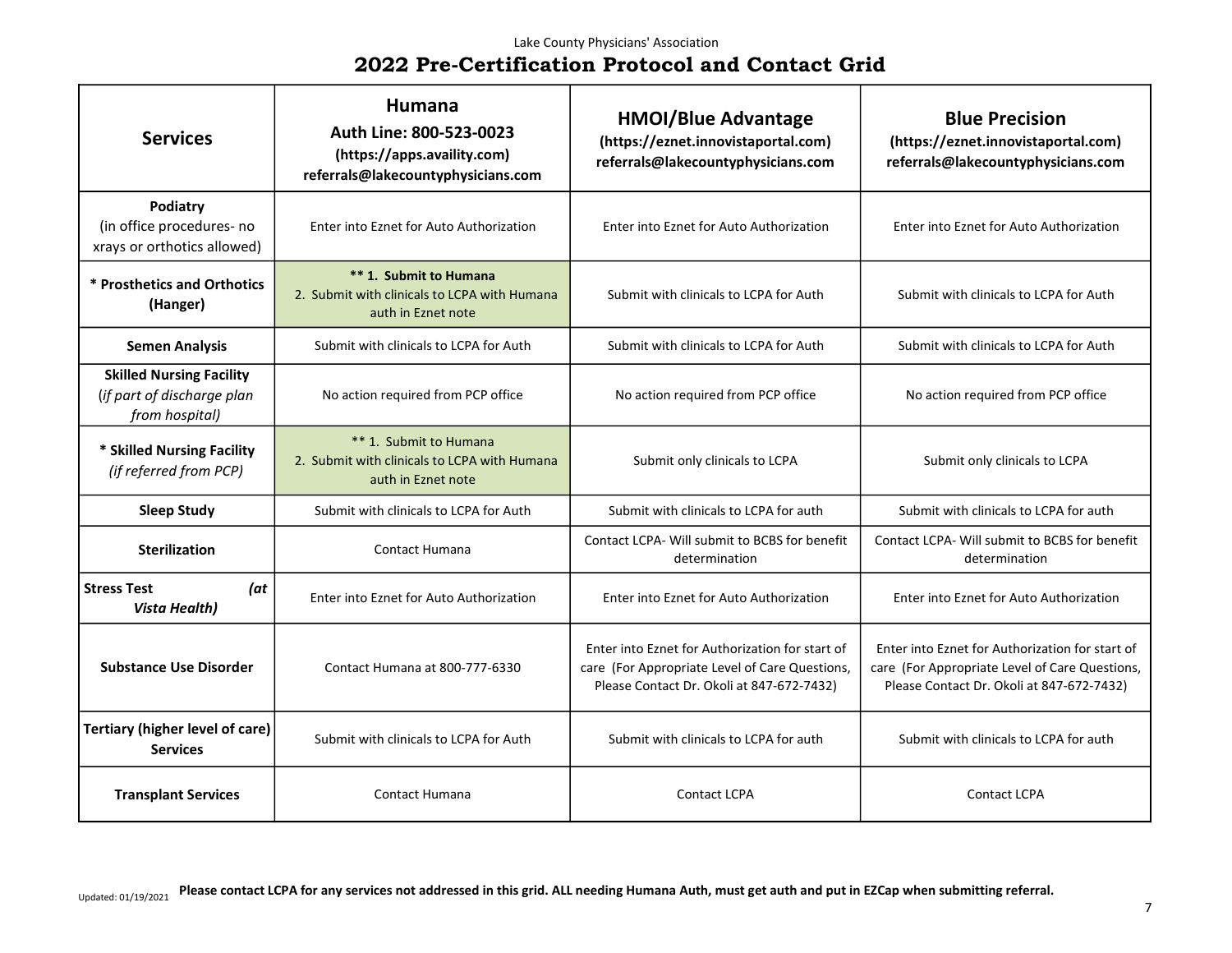| <b>Services</b>                                                                                                          | Humana<br>Auth Line: 800-523-0023<br>(https://apps.availity.com)<br>referrals@lakecountyphysicians.com                                                                        | <b>HMOI/Blue Advantage</b><br>(https://eznet.innovistaportal.com)<br>referrals@lakecountyphysicians.com                                                                                                                                                                            | <b>Blue Precision</b><br>(https://eznet.innovistaportal.com)<br>referrals@lakecountyphysicians.com                                                                                                                                                                                 |
|--------------------------------------------------------------------------------------------------------------------------|-------------------------------------------------------------------------------------------------------------------------------------------------------------------------------|------------------------------------------------------------------------------------------------------------------------------------------------------------------------------------------------------------------------------------------------------------------------------------|------------------------------------------------------------------------------------------------------------------------------------------------------------------------------------------------------------------------------------------------------------------------------------|
| <b>Ultrasound</b>                                                                                                        | Enter into Eznet for Auto Authorization                                                                                                                                       | Enter into Eznet for Auto Authorization                                                                                                                                                                                                                                            | Enter into Eznet for Auto Authorization                                                                                                                                                                                                                                            |
| * Ultrasound Guided Biopsy                                                                                               | ** 1. Submit to Humana<br>2. Submit with clinicals to LCPA with Humana<br>auth in Eznet note                                                                                  | Submit with clinicals to LCPA for auth                                                                                                                                                                                                                                             | Submit with clinicals to LCPA for auth                                                                                                                                                                                                                                             |
| * Urology                                                                                                                | In-Office Procedures: Enter into Eznet for Auto<br>Authorization<br>Outpt Procedures (in facility): Submit to Humana<br>THEN submit to LCPA with Humana auth in EZnet<br>note | In-Office Procedures: Enter into Eznet for Auto<br>Authorization<br>Outpt Procedures (in facility): Submit Clinicals to<br>LCPA for Auth.                                                                                                                                          | In-Office Procedures: Enter into Eznet for Auto<br>Authorization<br>Outpt Procedures (in facility): Submit Clinicals to<br>LCPA for Auth.                                                                                                                                          |
| <b>Vaccines</b>                                                                                                          | <b>Contact HUMANA</b>                                                                                                                                                         | 1. If vaccine is not available in your providers<br>office. Contact other LCPA office to see if they<br>agree to administer vaccine for your member.<br>We will approve referral.<br>2. Walgreens as last resort - submit referral<br>(member pays upfront then get reimbursement) | 1. If vaccine is not available in your providers<br>office. Contact other LCPA office to see if they<br>agree to administer vaccine for your member.<br>We will approve referral.<br>2. Walgreens as last resort - submit referral<br>(member pays upfront then get reimbursement) |
| <b>Vascular Surgery</b>                                                                                                  | Submit with clinicals to LCPA for Auth                                                                                                                                        | Submit with clinicals to LCPA for auth                                                                                                                                                                                                                                             | Submit with clinicals to LCPA for auth                                                                                                                                                                                                                                             |
| <b>Wound Care</b><br>(Dr. Liesen for Eval)                                                                               | Submit with clinicals to LCPA for Auth                                                                                                                                        | Submit with clinicals to LCPA for Auth                                                                                                                                                                                                                                             | Submit with clinicals to LCPA for Auth                                                                                                                                                                                                                                             |
| * Wound Care Supplies                                                                                                    | ** 1. Submit to Humana<br>2. Submit with clinicals to LCPA with Humana<br>auth in Eznet note                                                                                  | Submit with clinicals to LCPA for Auth                                                                                                                                                                                                                                             | Submit with clinicals to LCPA for Auth                                                                                                                                                                                                                                             |
| <b>Xrays</b>                                                                                                             | Enter into Eznet for Auto Authorization                                                                                                                                       | Enter into Eznet for Auto Authorization                                                                                                                                                                                                                                            | Enter into Eznet for Auto Authorization                                                                                                                                                                                                                                            |
| Referrals are processed in the order they are received. Turnaround times are as follows: BCBS - 5 days; Humana - 14 days |                                                                                                                                                                               |                                                                                                                                                                                                                                                                                    |                                                                                                                                                                                                                                                                                    |
| For Non Urgent referral questions & concerns, please email us: referrals@lakecountyphysicians.com                        |                                                                                                                                                                               |                                                                                                                                                                                                                                                                                    |                                                                                                                                                                                                                                                                                    |